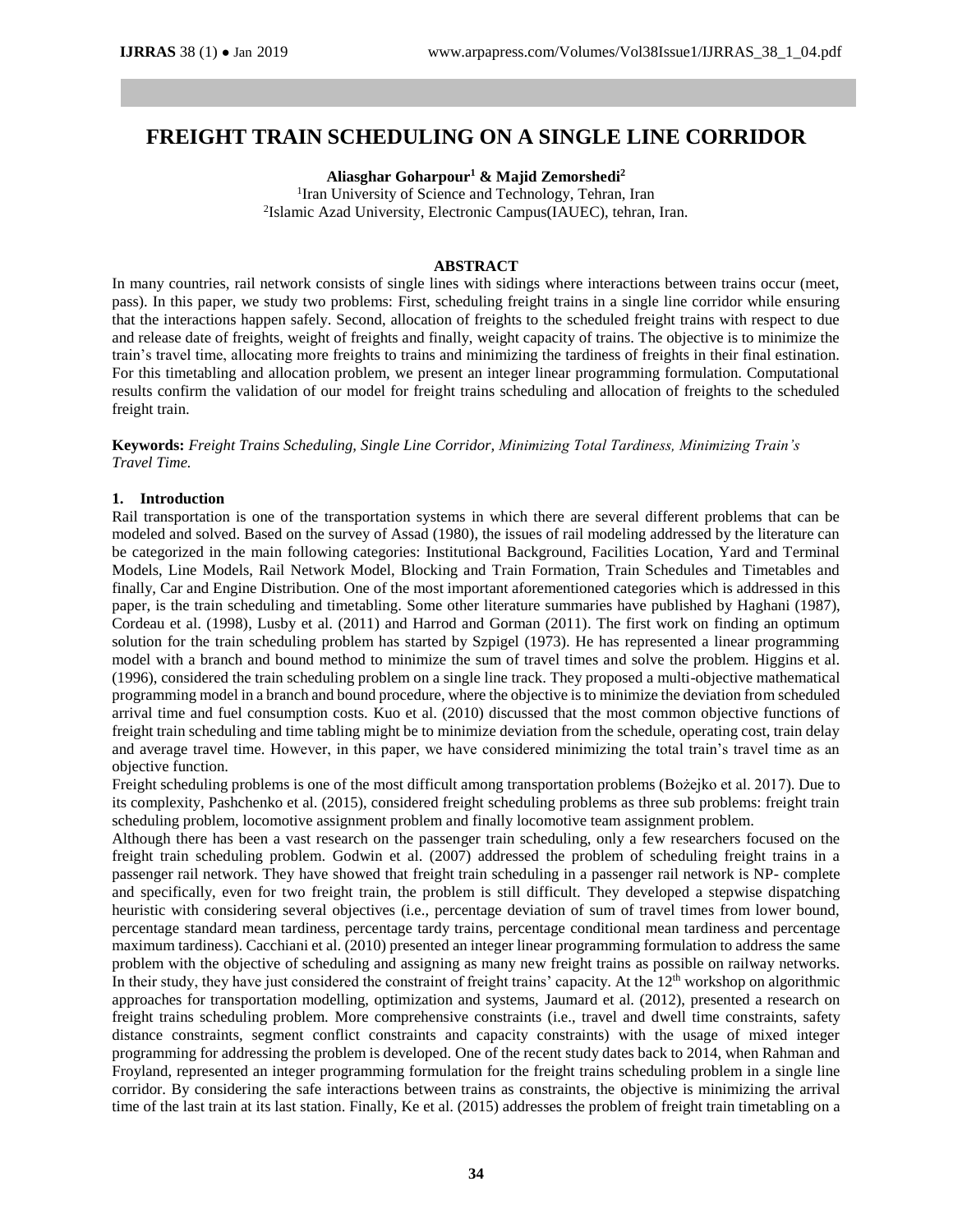single-track railway system to minimize train waiting times. With the advantage of both fixed-block signaling systems and fuzzy logic systems, they develop a new method to improve freight train timetabling performance.

This paper, described two main models, namely: scheduling freight train in a single line corridor to minimize the total train's travel time; and allocating freights to scheduled freight trains in order to maximize the allocation of freights and minimizing the tardiness of freights in their final destination.

# **2. Methodology**

In this section, we formally describe the problem and proposed models. First, the developed model for solving the problem of scheduling freight trains on a single line corridor will be described. Second, the extended formulation and model of allocating freights to the scheduled freight trains will be described.

## 2.1 The scheduling problem

In this study, we consider a single line corridor where both passenger and freight trains can traverse. Start and end stations are located at the start and end of this corridor, respectively. As the real world problem, the corridor is divided into segments which are separated by stations. At most one pair of trains can cross and overtake one another at these stations. Two naming assumption is assumed for the sections, i.e., one for heading trains and one for returning trains. Two trains can follow each other with a minimum distance which is dependent to their speed.

In real world transportation problems, freight rail transportation is used for transferring variety of goods. Due to the differences between these goods (i.e., rottenness, value, due date and etc.), their importance will be different. Therefore, in this study, we consider that the trains are different based on their freights and considered different priorities for them. Also, we assume that the rail road is single line corridor in which both passenger and freight trains are in run. On the other hand, same as Rahman and Froyland (2014), we consider some safety and operational constraints which prevent the collision of trains as follows: Proximity conflicts: is considered for two trains which are traversing in the same way and back of each other and collision conflicts: is considered for two trains which are traversing to each other at the same segment.

With all aforementioned constraints, a mathematical model with usage of the following notation is proposed.

| <b>Symbol</b>        | racio 1, sucsonipus and randicum<br><b>Definition</b>        |
|----------------------|--------------------------------------------------------------|
| S                    | $= \{1,2,3\}$ , the set of all sections                      |
| $\boldsymbol{T}$     | $= \{1,2,3,4,5\}$ , the set of trains                        |
|                      | $=$ {1,2,3}, the set of heading trains                       |
|                      | $=$ {1,2}, the set of returning trains                       |
| pd                   | $=$ {1,2,3}, the set of sections traversing heading trains   |
| pdr                  | $=$ {1,2,3}, the set of sections traversing returning trains |
| AP                   | <b>Start station</b>                                         |
| DP                   | End station                                                  |
| $\pi_{_t}$           | Priority of heading trains                                   |
|                      | Average speed of train $t$ at segment $pd$                   |
| $dw_{pd}^i$          | Dwell time of train $t$ at segment $pd$                      |
| $mr_{pd}^{t}$        | Minimum time for train $t$ to travel segment $pd$            |
| ${ST}_{pd}^t$        | Safe time of traversing train $t$ at segment $pd$            |
| $Lo_{\mathit{pd}}^t$ | Loading time of train $t$ at segment $pd$                    |
| $UU_{pd}^t$          | Unloading time of train $t$ at segment $pd$                  |
| $\overline{M}$       | Sufficiently large constant                                  |
| n                    | Number of sections                                           |

\*In all train related parameters, symbol  $t$  and  $pd$  will be replaced with  $r$  and  $pdr$  for the returning trains.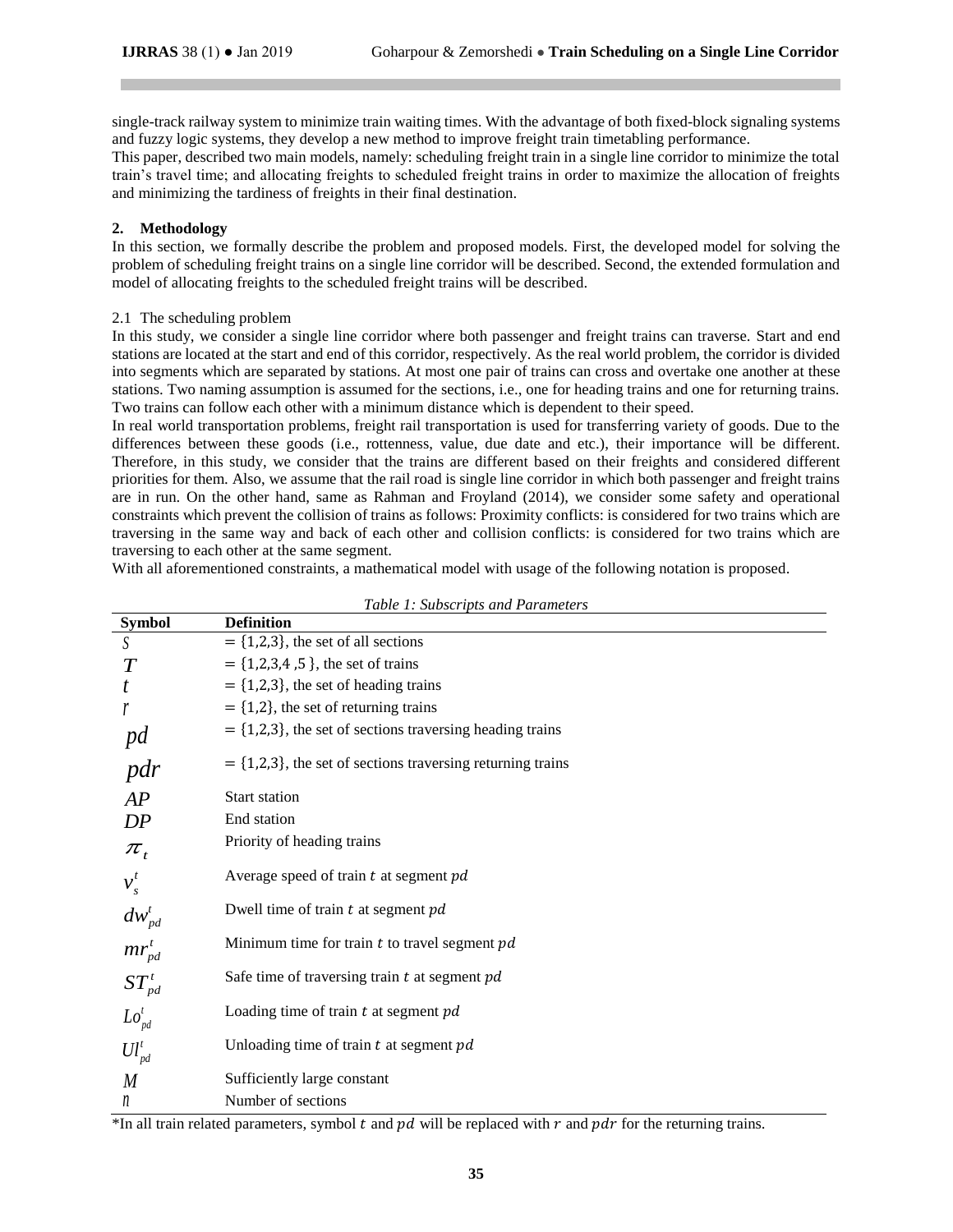$d_{pd}$ <sup>*t*</sup>

| <b>Symbol</b>    | Table 2: Decision and binomial variables<br><b>Definition</b>           |
|------------------|-------------------------------------------------------------------------|
| $d^{\,t}_{\,pd}$ | Departure time of heading train $t$ from segment $pd$                   |
| $a_{pd}^t$       | Arrival time of heading train t to segment pd                           |
|                  | $=$ 1 if train t departures segment pd before train t<br>$=0$ otherwise |
|                  | $=1$ if train r departures segment pdr before train r<br>$=0$ otherwise |
|                  | $=$ 1 if train t departures segment pd before train r<br>$=0$ otherwise |

*Table 2: Decision and binomial Variables*

\*In all train related decision variables, symbol  $t$  and  $pd$  will be replaced with  $r$  and  $pdr$  for the returning trains. The above binomial variables are considered to prevent the safety conflicts, i.e., the first two binomial variables for proximity conflicts and the last binomial variable for collision conflicts.

The mathematical model of scheduling freight trains in a single line corridor is shown below:

$$
Min \sum_{t \in T} (\pi^t (a_{AP(t)}^t - d_{DP(t)}^t))
$$
\n(1)

$$
a_{pd}^t - d_{pd}^t \ge mr_{pd}^t \qquad , t \in T; pd \in S
$$
 (2)

$$
a_{\text{pdr}}^r - d_{\text{pdr}}^r \ge mr_{\text{pdr}}^r \qquad , r \in T; \text{pdr} \in S \tag{3}
$$

$$
d'_{pd} - a'_{pd-1} \ge U l'_{pd} + L o'_{pd} + d w'_{pd} , \quad t \in T, pd \in S
$$
 (4)

$$
d_{pdr}^{r'} - a_{pdr-1}^{r} \ge Ul_{pdr}^{r} + Lo_{pdr}^{r} + dw_{pdr}^{r} , r \in T, pdr \in S
$$
  
\n
$$
d_{pd}^{r'} - d_{pd}^{t} \ge ST_{pd}^{t} - M(1 - \alpha_{pd}^{t'}) \qquad \text{if } \alpha_{pd}^{t'} = 1
$$

$$
\int_{pd}^{t} d^{t'} p d^{t'} \geq ST_{pd}^{t} - M \alpha_{pd}^{u'} \qquad \text{if } \alpha_{pd}^{u'} = 0
$$

$$
dr_{\text{pdr}}^{r'} - dr_{\text{pdr}}^{r} \geq ST_{\text{pdr}}^{r} - M\left(1 - \beta_{\text{pdr}}^{r'}\right) \quad \text{if } \beta_{\text{pdr}}^{r'} = 1 \tag{8}
$$

$$
d_{pdr}^r - d_{pdr}^{r'} \ge ST_{pdr}^r - M \beta_{pdr}^{rr'} \qquad \text{if } \beta_{pdr}^{rr'} = 0
$$
  
\n
$$
\alpha_{pd}^{u'} + \alpha_{pd}^{t'} \le 1 \qquad \forall t, t' \in T, pd \in S
$$

$$
\beta_{\textit{pdr}}^{r'} + \beta_{\textit{pdr}}^{r'} \le 1 \qquad \forall r, r' \in T, \textit{pdr} \in S \qquad 11
$$

$$
\gamma_{pd,pdr}^{tr} + \gamma_{pd,pdr}^{rt} \le 1 \qquad \forall t, r \in T, pd, pdr \in S, pd + pdr = n \qquad 12
$$

$$
ar_{\text{pdr}}^r \leq d_{\text{pd}}^t + M(1 - \gamma_{\text{pd},\text{pdr}}^r) \qquad \forall t, r \in T, \text{pd}, \text{pdr} \in S, \text{pd} + \text{pdr} = n \qquad 13
$$

$$
a_{pd}^t \leq dr_{pdr}^r + M\gamma_{pd,pdr}^{rt} \qquad \qquad \forall t, r \in T, pd, pdr \in S, pd + pdr = n
$$

As mentioned before, in this study, the objective function of scheduling freight trains is to minimize the total travel time of freight trains with respect to their priorities, i.e., equation 1.

Trains must take up a specific time to traverse the segments which is defined by the trains speed and the length of the segment (equation 2  $\&$  3 for heading and returning trains, respectively). Equations 4  $\&$  5 represent that trains are allowed to dwell, load and unload at all stations and their stop time cannot be less than the sum of these amount of times.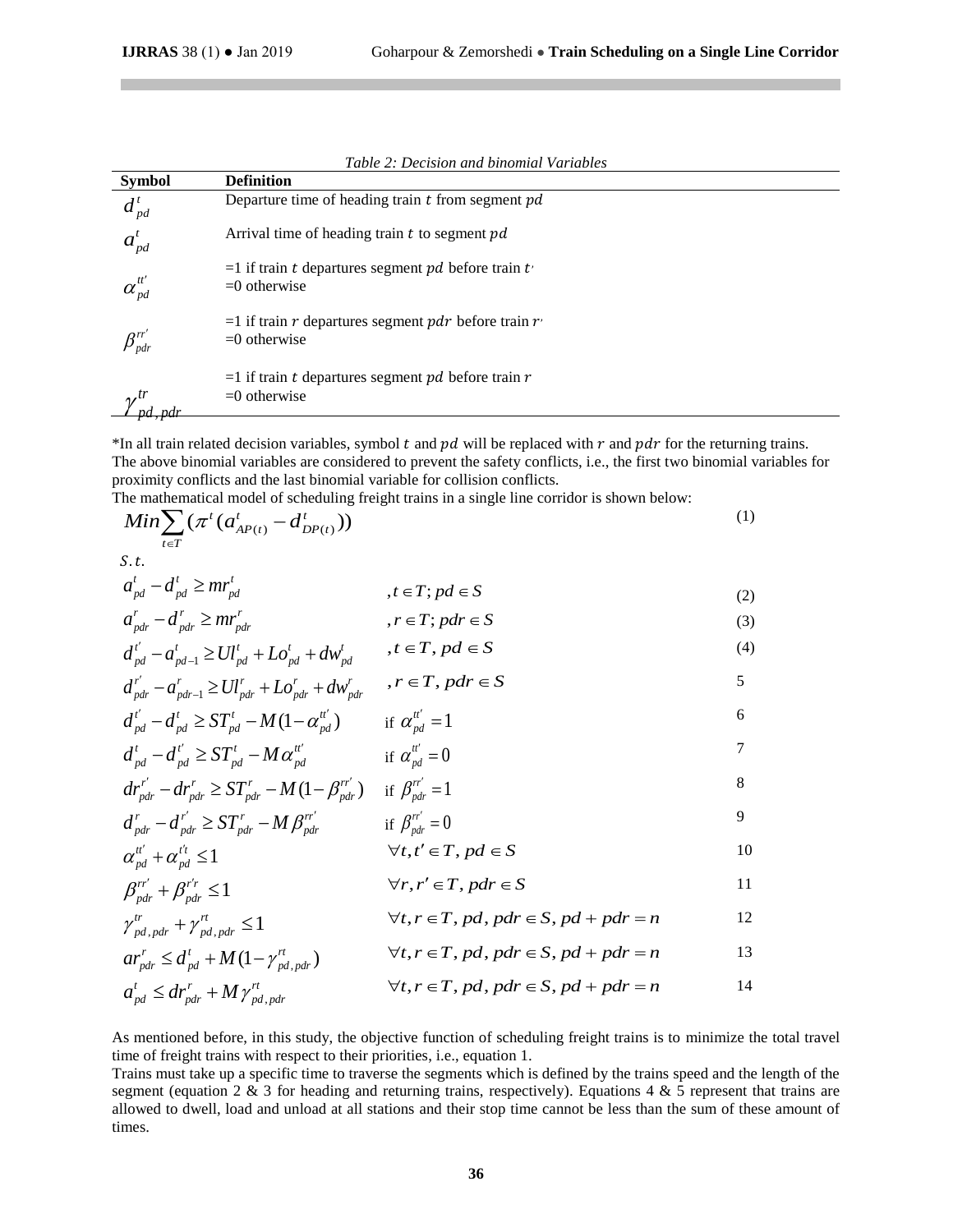Due to the proximity conflicts, trains following one another, must traverse with a safe time at all segments, i.e., the departure time of two following trains must be greater than the safety time of the heading train (set of equations 6 and 7 for heading trains and equations 8 and 9 for returning trains). On Gams programming, each of binomial variables are shown two times, in order to represent equations of two following rains, equations 10 (for heading trains), 11 (for returning trains) and 12 (for all trains) are considered.

To ensure safe operation, the model is subject to more constraints. Safety constraints which are shown at equations 13 and 14 illustrates that the departure time difference between two trains traversing the opposite direction, must be greater than the travel time of the train.

## 2.2 The allocation problem

In this section, we give a mathematical model for the allocation problem. Allocating freights are divided into two main categories. First category considers the ordinary goods which are not strategic. Second category includes the initial and strategic goods. In this study, we assume that first category of goods are too much in amount, therefore, if the second category could not fulfill the trains capacity, the first category will be loaded without solving the allocation problem for them. In contrast, the second category has higher priority to fulfill trains and if they are available for loading the trains, they will be loaded. As a result, in this study, we consider the allocation problem for the second category of goods, i.e., which second category freight allocates to which train. Also, the following constraints are considered:

- Freights weights are different
- Trains are different in weight capacity
- Due to train's weight capacity constraint and departure time, some freights may not be allocated to the trains
- At least 0.6 of trains weight capacity shall be allocated to second category freight. (The whole weight capacity of trains can be allocated to the second category of freights)
- Freights have due dates at their end-stations (Penalty is considered for the tardiness/lateness)
- Freights have release dates at their start-station

In order to present the allocation model, we begin by stating the notation used in our model.

| <b>Symbol</b> | Tuble 5. Sets and I arameters of anotation model<br><b>Definition</b> |
|---------------|-----------------------------------------------------------------------|
|               | $j = \{1,2,3,4,5\}$ , set of freights                                 |
| $W_i$         | Priority of freight j                                                 |
| $\delta$      | Weight of freight j                                                   |
| $\lambda_{i}$ | Weight capacity of train $t$                                          |
| $wr_i$        | Arrival time of freight $j$ to the end-station                        |
| $u_i$         | Due date of freight $j$                                               |
| $tardi_i$     | Tardiness of freight j                                                |
| $\theta_{i}$  | Release date of freight $j$                                           |
| M             | Sufficiently large constant                                           |

*Table 3: Sets and Parameters of allocation model*

| <b>Symbol</b>                | <b>Definition</b>                                               |
|------------------------------|-----------------------------------------------------------------|
| ጎላ                           | $=$ 1 if freight $\frac{1}{2}$ allocates to train $\frac{1}{2}$ |
| $\boldsymbol{\mathcal{N}}$ : | $=0$ otherwise                                                  |

The allocation model is shown below. The first sum of objective function, minimizes the total penalty for tardy freights. In order to allocate freights with higher priority (higher penalty for tardiness) to the scheduled trains, we added the second sum to the objective function. In other word, based on the freights weight and weight capacity of freight train, the second sum maximizes the allocation of higher priority freights to scheduled trains.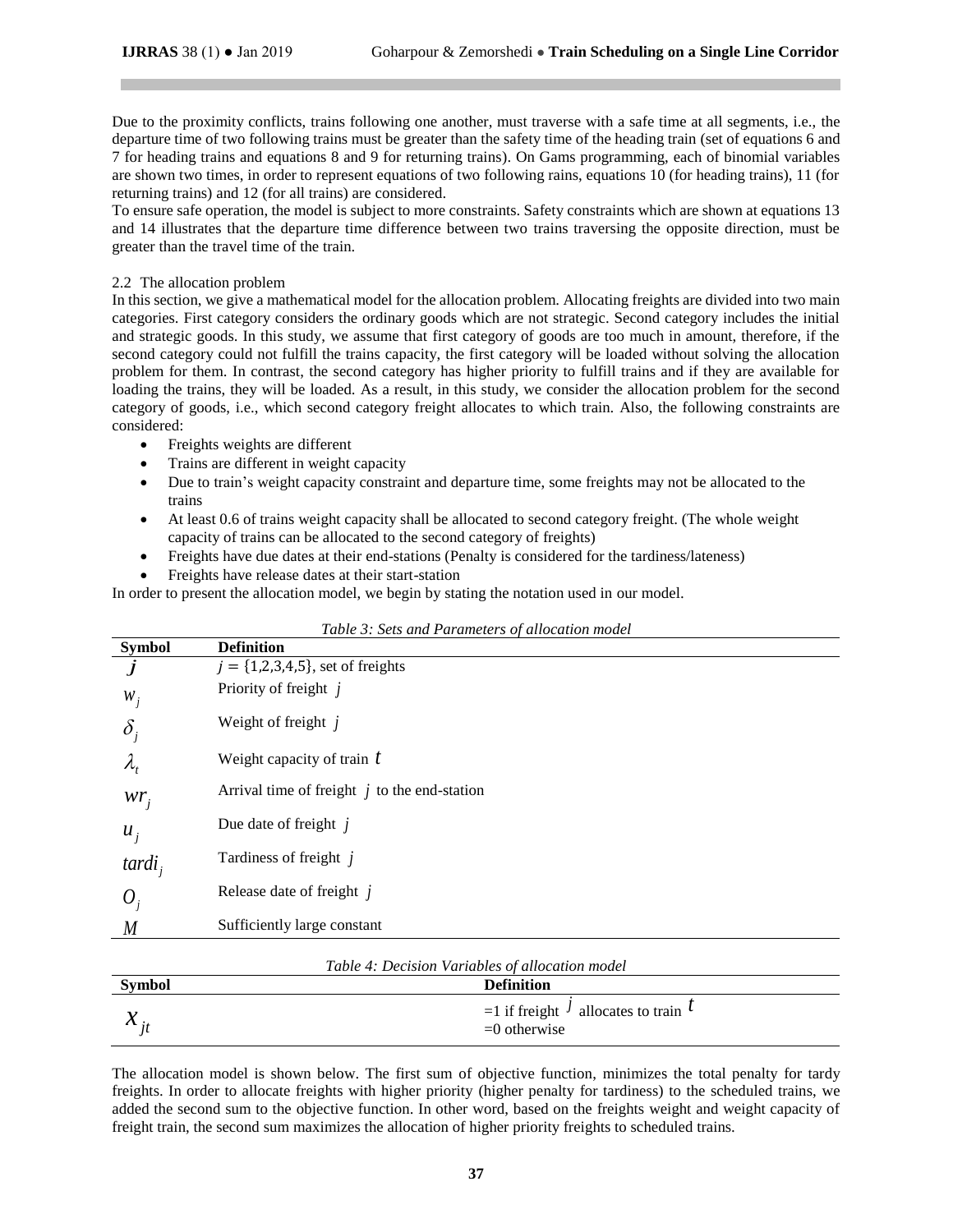$$
Min(\sum_{j}(w_j.tard_i) - \sum_{j} \sum_{t}(w_j.x_{j,t}))
$$

S.t.  
\n
$$
(0.6 \times \lambda_i) - M.y_1 \le \sum_j (\delta_j.x_{j,t}) \le \lambda_i, \qquad t \in T; j \in J
$$

$$
tardi_j \ge wr_j - u_j \qquad , t \in T; j \in J \qquad 17
$$

$$
a'_{AP} \le wr_j + M(1 - x_{j,t}) \qquad , t \in T; j \in J
$$

$$
\sum x_{jt} \le 1 \qquad \qquad , t \in T; j \in J \qquad \qquad 19
$$

$$
d_{DP}^t \geq O_j \cdot x_{j,t} + LO_{DP}^t \qquad \qquad , t \in T; j \in J \qquad \qquad 20
$$

As mentioned above, equation 16 assures that at least 0.6 and at most total weight capacity of trains is allocated to the second category freights. Constraint 17 defines the tardiness of freight  $j$  as the difference between arrival time and due date of freight  $j$ . If freight  $j$  allocates to train  $t$  ( $x_{j,t} = 1$ ), arrival time of freight  $j$  equals to the arrival time of freight  $j$  to the end-station, otherwise, i.e., (  $x_{j,t}=0$  ), freight  $\dot{J}$  does not allocate to train  $t$  (equation 18). Constraint 19 assures that each freight allocates to only one train. For all freight trains, if freight  $j$  allocates to train  $t$  , the departure time of freight train must be greater than release date plus loading time of freight  $\,j$  (constraint 20).

#### 3. Results

This section is organized to describe and illustrates the results of both aforementioned models in two different subsections. In this study, the mathematical model is solved for a single corridor with three segments (4 stations), three heading trains and two returning trains. Gams software has solved the problem in 1 second. However, in order to evaluate the efficiently and time speed of the proposed formulation with Gams software, we added the number of trains in both directions and the results are shown in table 5.

| Number of heading trains | Number of returning trains | <b>Solving time of Gams software</b> |
|--------------------------|----------------------------|--------------------------------------|
|                          |                            | 1 second                             |
| 60                       | 20                         | 16 minutes                           |
| 60                       | 80                         | 16 minutes                           |
| 120                      | 80                         | 16 minutes                           |

*Table 5: Solving time and efficiency of proposed formulation by Gams software*

Table 5 shows that the proposed model is efficient enough for solving the problem.

In this study, we used generated data, to illustrate the computational results. Trains priority is considered a random constant between 0 and 1. Also, loading, unloading, dwell and safety time of trains are considered as a random constant between 0 and 4 hours. Due dates are considered equal to hour 10 for all trains and the release dates are developed as a random constant between time 0 and 5.

To illustrate the computational results of our proposed model, different figures are presented in this section. The bold green vertical lines at the end of each rectangular, divides the segments. On the other hand, for all trains, stop time is considered as sum of loading, unloading and dwell time, i.e., at some stations, trains may not have loading, unloading or dwell time and the black rectangulars show the stop time of each train at each station. Two types of figures are illustrated in this section; train-time figures and train-location figures. In all figures, heading and returning trains are shown as blue and red color, respectively. In all train-time figures, the vertical axis and horizontal axis are assigned to trains and time, respectively. Also, trains are assigned to vertical axis and locations are assigned to horizontal axis in all train-location figures.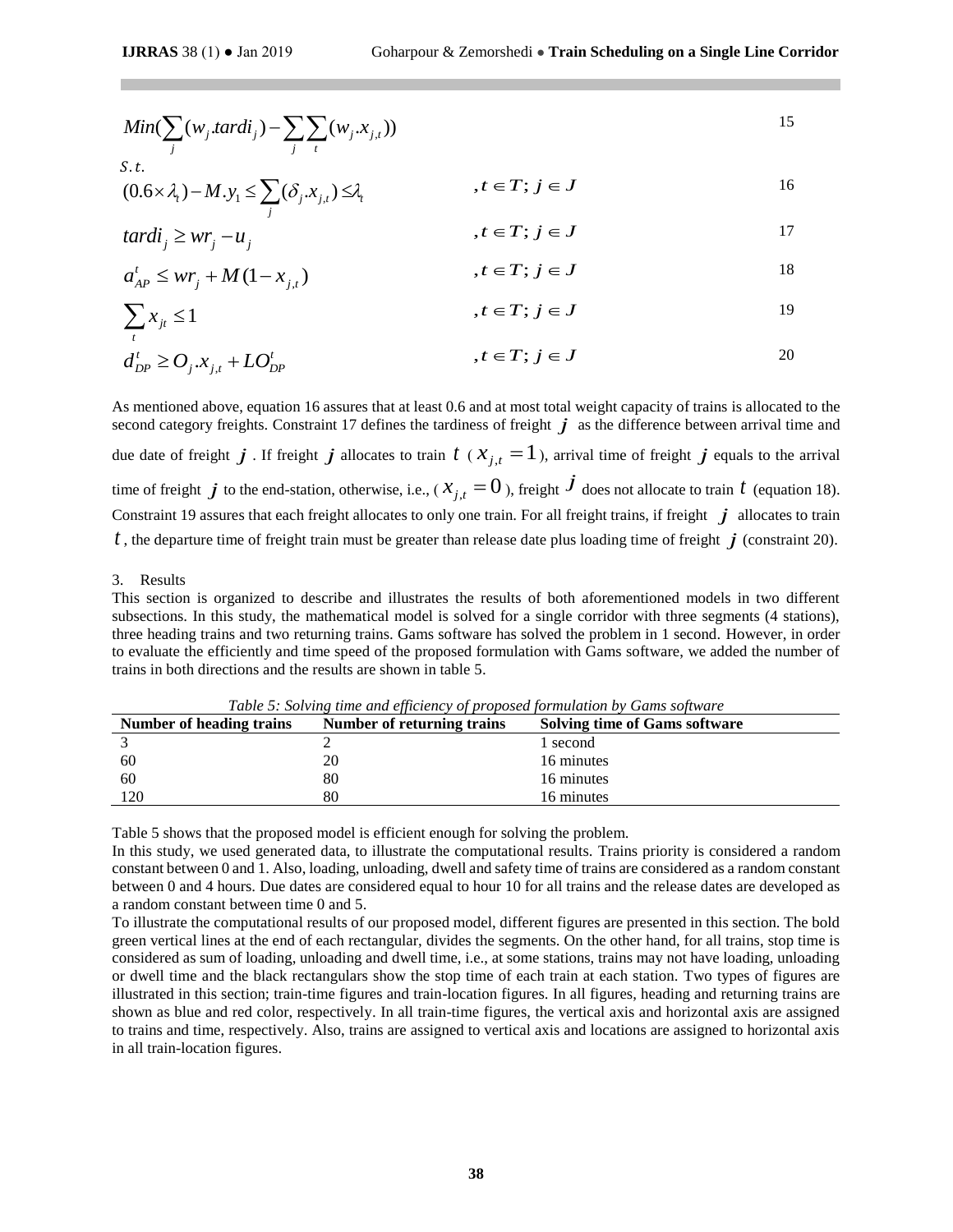## 3.1 Computational results of the scheduling problem

This section illustrates the computational results of the scheduling problem.

## I. Scheduling Single line with one direction

In order to evaluate the proposed model and its proximity constraints, we defined three different objective functions for one direction of trains, i.e., minimizing the total departure time for all trains from the start-station, minimizing the total arrival times for all trains to the end-station and finally, minimizing total travel time of all trains.

Based on the aforementioned notation, the first objective function for evaluating the proposed model in a single line with one direction is formulated as  $\mathit{Min}(\sum d_{DP}^t)$  and **Error! Reference source not found.**.a, shows the results. *t*

Train 1 departures from the first station at time 1 and arrives to the end of segment 1, i.e., *pd*1 , at time 3. It spends 3 hours (1 hour for each of loading, unloading and dwell times) at station 2 (beginning of segment 2) and finally, its arrival time to the last station is time 13. Since the goal is minimizing the total departure time of all trains, the model reduces the speed of trains two and three at segment one, therefore, the objective will be minimized, i.e., the objective is three and is the least objective value which in best of our knowledge, cannot be achieved with any other scheduling model.

The last but not the least objective function is minimizing the total travel time of trains, i.e., shown in **Error! Reference source not found.**.c. As expected from the objective function, the model minimizes the travel times of trains and the final value is 38.5 which is the least value for the objective. Thus, based on all three evaluation models, the constraints of proximity conflicts give us the best objective value.

Trains  $r2$ pdr1 pdr<sub>2</sub> pdr3  $r1$ pdr1 -pdr2 pdr3  $t3$  $pd1$ pd<sub>2</sub> pd3  $t2$ pd<sub>2</sub> pd1 pd3  $t1$ pd1 pd<sub>2</sub> pd3  $\Rightarrow$  Time  $\circ$  $\overline{2}$  $\overline{4}$  $6 \mid$  $8$  10  $12$  $\boxed{18}$  $|20|$  $22 \mid 24$ 

II. Scheduling single line corridor (two directions)

<span id="page-5-0"></span>*Figure 1:Gant Chart of scheduling model on a single line corridor (Train-Time)*

Now, we will illustrate the results of the whole scheduling model. In this study, we have considered two names for the segments, one is for heading trains and the other for returning trains. [Figure 2,](#page-5-0) illustrates the names for a single line with three segments. Heading trains traverse segment 1, 2 and 3, respectively, which are shown as *pd*1. Returning trains first traverse segments 3 and then segments 2 and 1, shown as *pdr* . In other word, segment 1 is the same for both directions of trains, the only difference is between the naming of them for heading and returning trains, i.e., segment 1 is pd1for heading trains and pdr3 for returning trains. Computational results for an example of three heading and two returning trains are shown in [Figure 2.](#page-5-0) The above red rectangular shows the returning trains and its under blue rectangular shows the heading trains. Heading trains are traversing segments without any interruption, while the returning trains are interrupted for the safety of heading trains which is shown by the yellow elliptical. This is the consequence of the two following reasons: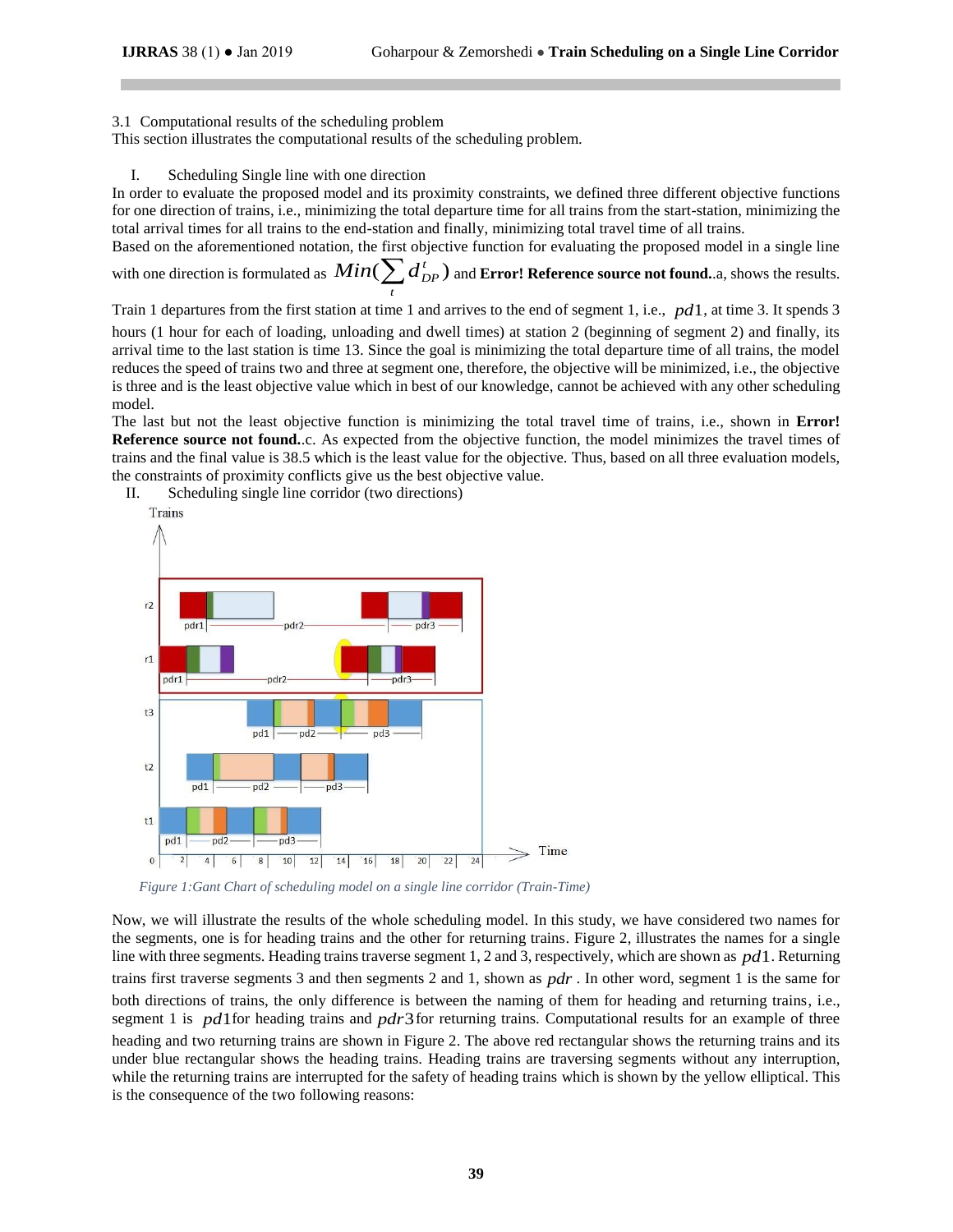- 1- In the example, the priority of heading trains is considered more than the priority of returning trains and
- 2- The safety constraints

For further understanding of the model and its result, the train-location graph is followed. Table 7 describes the symbols used in the train-location figure.

|                | Table 6: Arrows and their definitions used in the train-location figure |
|----------------|-------------------------------------------------------------------------|
| <b>Symbols</b> | <b>Definition</b>                                                       |
|                | Departure of heading trains from a segment                              |
| <b>VIIII</b>   | Arrival of heading trains to a segment                                  |
|                | Departure of returning trains from a segment                            |
| LIIIA          | Arrival of returning trains to a segment                                |



<span id="page-6-0"></span>*Figure 2: Train-Loctaion figure ofscheduling freight trains on a single line corridor*

The vertical rectangular shown in [Figure 3](#page-6-0)[Figure 2](#page-5-0), illustrates the segments, i.e., segment 1 for heading trains, is shown as  $pd1$  and this segment for returning trains is  $pdr3$ . The departure and arrival times of each train to each segment is shown under the arrows. Train  $t3$  departures from the segment 2 ( $pd2$ ) at time 11.5 and arrives to the next station at time 13.5. Due to the safety constraints, two facing trains cannot coincidently traverse at the same segment and train  $r1$  must stop till train  $t3$  traverses the second segment. Therefore, after time 13.5 (when train  $t3$ finishes traversing at segment 2, train  $r1$  can start its traversing at segment 2). In order to highlight these interruptions, as similar as train-time figures, the interruptions are shown with yellow elliptical.

# 3.2 computational results of the allocation model

The computational results of the allocation model, have three output variables; allocation of freights to trains ( $x_{j,t}$ ), arrival time of freights to the end-station ( $wr_j$ ) and tardiness of freights at the end-station. An example of five freights is solved with the model and the outputs are shown below [\(Table 7\)](#page-7-0):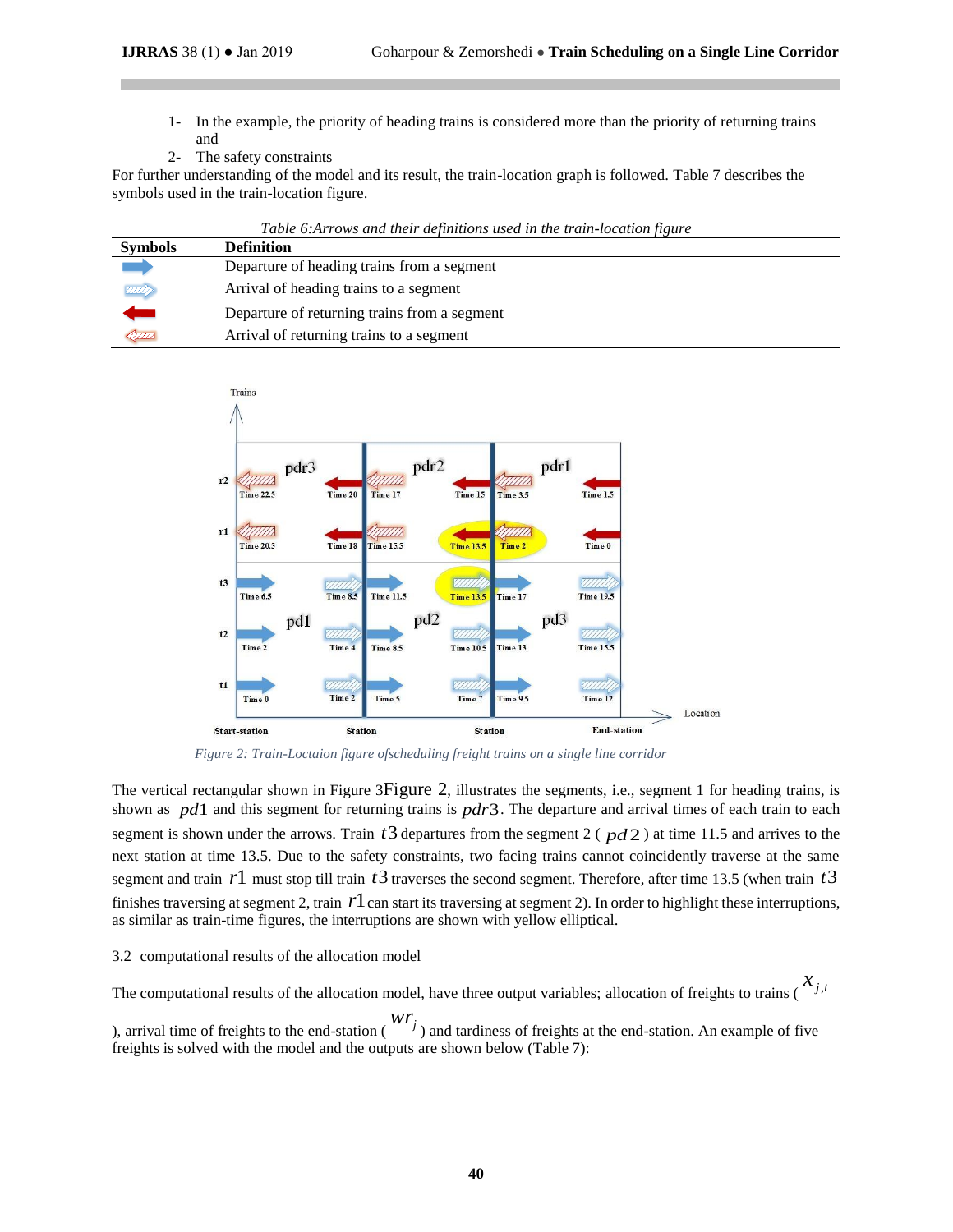<span id="page-7-0"></span>

| Table 7: Outputs of the allocation model  |      |       |       |                |         |  |
|-------------------------------------------|------|-------|-------|----------------|---------|--|
| Freight                                   |      | $J_2$ | $J_3$ | $J_4$          | $J_5$   |  |
| $wr_i$                                    | 18.5 | 18.5  | 18.5  | 12             | 23.5    |  |
| $tardi_i$                                 | 8.5  | 8.5   | 8.5   | $\mathfrak{D}$ | 13.5    |  |
| Table 8: Allocation of freights to trains |      |       |       |                |         |  |
| $x_{j,t}$                                 |      | $J_2$ | $J_3$ | $J_4$          | $J_{5}$ |  |
| $t_{1}$                                   | 0    |       |       |                | 0       |  |
| $t_{2}$                                   |      |       |       | $\Omega$       | 0       |  |
| $t_{3}$                                   |      |       |       |                |         |  |

<span id="page-7-1"></span>As mentioned in Table 9, based on the freights weights, weight capacity of trains and the due dates of freights, freights 1, 2 and 3 are allocated to train 2 and freight 4 and 5 are allocated to trains 1 and 3, respectively. As mentioned in the previous section, we liked to allocate each freight to a single train and as the results show i[n Table 8,](#page-7-1) this constraint is also satisfied.

# **4. Conclusion**

This paper has presented a mathematical model for the scheduling problem of freight trains on a single line corridor and extended the model with the allocation of freight to the scheduled freight trains. The objective function of the scheduling problem is minimizing total travel time of freight trains with considering safety and proximity constraints as well as trains weight constraints. In addition, we solved the model for three heading and two returning trains in a single line corridor with three segments. The allocation model has presented a mathematical model to follow two goals; minimizing the total penalty for tardy freights and maximizing the allocation of higher priority freights to scheduled trains. An example of five freights with different due dates, priorities and weights for allocating to the scheduled freight trains is also represented. Finally, in order to evaluate the models efficiency, the model is solved for 120 heading and 80 returning trains and the Gams software presented the answers in just 16 minutes. It is concluded that the proposed model is able to produce useful results in terms of optimal schedules in a reasonable time. At the end, to settle more constraints, the model and method of this paper can be extended to provide schedules for such problems considering capacity constraints of trains, capacity of freights.

# **5. References**

- [1]. Assad, A. (1980). Models for rail transportation. Transportation Research Part A , 14, 205- 220.
- [2]. Baker, K. R. and D. Trietsch (2013). Principles of sequencing and scheduling, John Wiley & Sons.
- [3]. -Bożejko, W., Grymin, R., & Pempera, J. (2017). Scheduling and Routing Algorithms for Rail Freight Transportation. Procedia Engineering, 178, 206-212.
- [4]. -Brännlund, U., et al. (1998). "Railway timetabling using Lagrangian relaxation." Transportation science 32(4): 358-369.
- [5]. -Cacchiani, V., et al. (2010). "Scheduling extra freight trains on railway networks." Transportation Research Part B: Methodological 44(2): 215-231.
- [6]. -Caprara, A., Fischetti, M., & Toth, P. (2002). Modeling and solving the train timetabling problem. Operations research , 50, 851-861.
- [7]. -Carey, M., & Lockwood, D. (1995). A model, algorithms and strategy for train pathing. Operational Research Society , 46, 998-1005.
- [8]. -Cordeau, J. F., Toth, P., & Vigo, D. (1998). A survey of optimization models for train routing and scheduling. Transportation Science , 32, 380-404.
- [9]. -Godwin, T., et al. (2007). "Freight train routing and scheduling in a passenger rail network: computational complexity and the stepwise dispatching heuristic." Asia-Pacific Journal of Operational Research 24(04): 499-533.
- [10]. -Haghani, A. E. (1987). Rail freight transportation: a review of recent optimization models for train routing and empty car distribution. Journal of Advanced Transportation, 21(2), 147-172.
- [11]. -Harrod, S. and M. F. Gorman (2011). "Operations research for freight train routing and scheduling." Wiley Encyclopedia of Operations Research and Management Science.